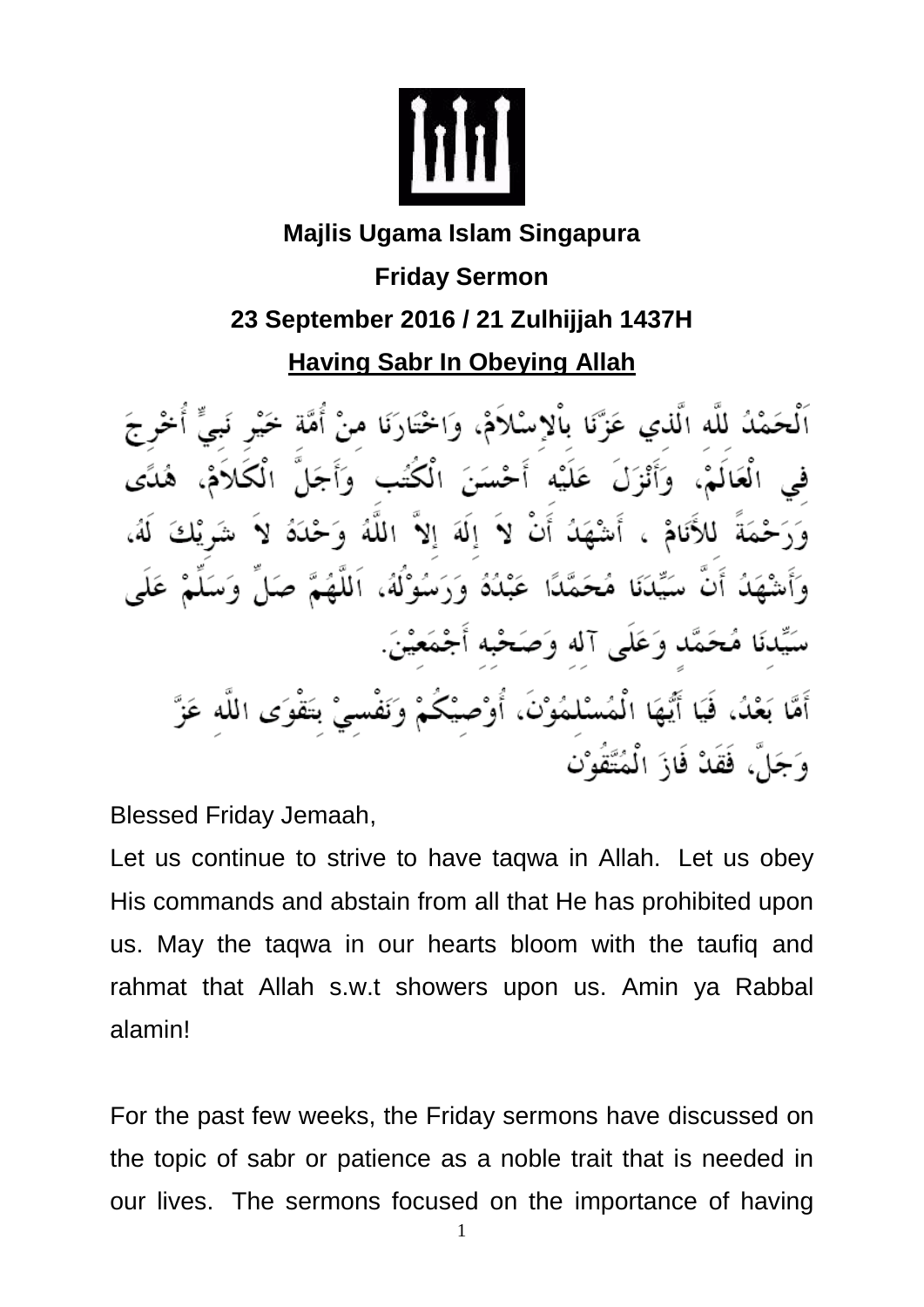sabr in facing the various trials and tests in life, no matter how difficult or painful a trial can be.

However jemaah, we have to understand that sabr is not only applicable when we are facing challenges and difficulties. It is also needed for a Muslim to be obedient to Allah and to worship Him. This is because Allah created humankind as His creations with desires, or nafs. These desires will cause a person to want to indulge in activities that cause enjoyment, but at the same time, can cause one to neglect their responsibilities and obligations. Nafs that is left uncontrolled can cause a person to defy God, despite claiming to be a Muslim.

Hence jemaah, we need to develop sabr as a source of internal strength to help us tame our desires, and to continue to obey Allah. Else, our iman will not be complete, as described by Rasulullah in a hadith:

## لاَ يُؤْمِنُ أَحَلُكُمْ حَتَّى يَكُونَ هَواهُ تَبَعًا لِمَا جِئْتُ بِهِ

Meaning: *"None of you truly believes until his desires are subservient to that which I have brought."* [Al-Jami' Al-Sahih]

Blessed Friday Jemaah,

In our discussion about sabr, many scholars (ulama) emphasise that having sabr in obeying Allah is more important than having sabr in facing trials. Those who have sabr in facing trials are those who depend on their own strength, whereas those who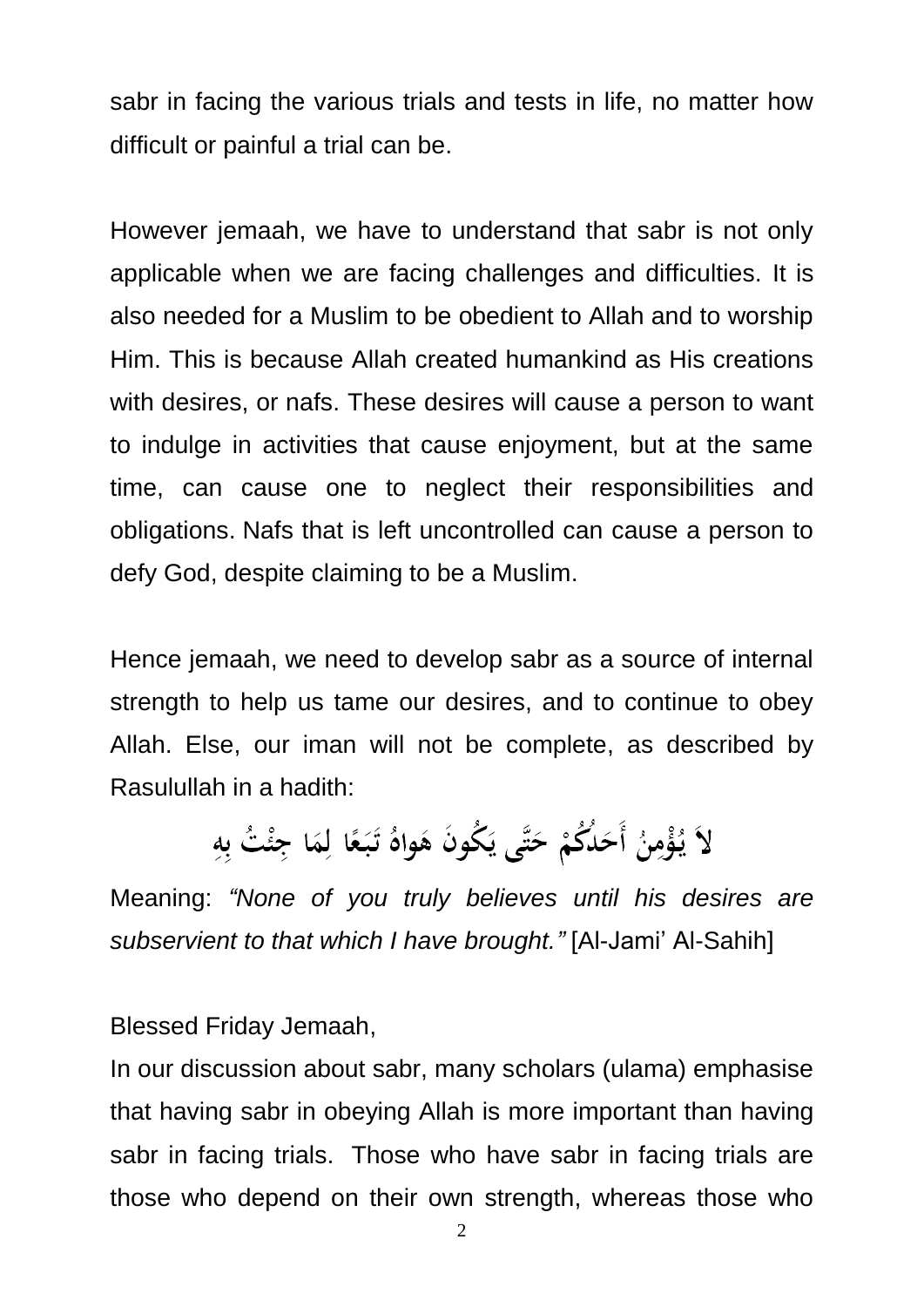have sabr in obeying Allah and worshipping Him, are those who depend on The Greatest and The Mightiest Allah s.w.t., Lord of the Universe.

Those who have sabr in being true servants of Allah will definitely be bestowed with a strong iman in their hearts to face any sort of trials in life. However, those who are patient in facing the challenges in life may not have the sabr to worship Allah. That is why there are people who are able to withstand all sorts of trials in life simply to achieve their goals, but do not have the patience to spend even five minutes to perform solat. Then there are those who can withstand hunger and thirst, because they are too engrossed with work, but when it is Ramadan, they are unable to fast!

## Beloved Jemaah,

It is our obligation to worship Allah, as a sign of our servitude towards Allah, The Creator. However, Allah does not burden us with any obligations that are beyond our abilities. In fact, in making fasting during Ramadan obligatory upon us, Allah does not want any difficulties for us. Allah explains this in Surah al-Baqarah, verse 185:

يُرِيدُ ٱللَّهُ بِكُمُ ٱلۡمُسۡدَوَلَا يُرِيدُ بِكُمُ ٱلۡعُسۡرَ وَلِّتُكْمِلُواْ ٱلْعِـٰذَّةَ وَلِتُكَبِّرُواْ ٱللَّهَ عَلَىٰ مَا هَدَىٰكُمْ وَلَعَلَّكُمْ تَشْكُرُوبَ لَهُلَّ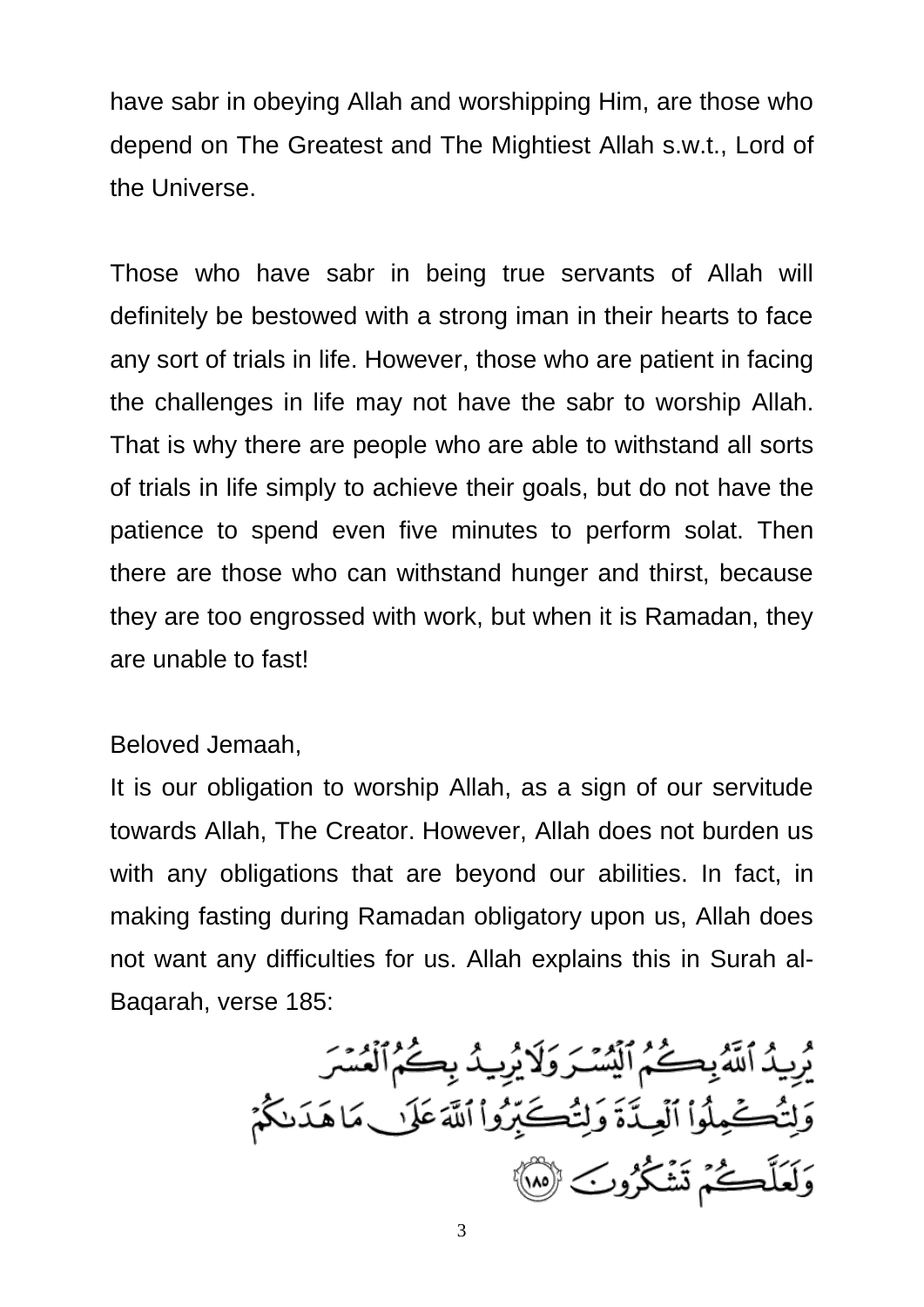Meaning: *"Allah intends every facility for you; He does not want to put to difficulties. (He wants you) to complete the prescribed period, and to glorify Him in that He has guided you; and perchance ye shall be grateful."*

There are those who may ask: If all the acts of worship that Allah has commanded upon us are easy to perform, why are there many who fail to fulfil these acts of worship? The answer is due to the lack of sabr in obeying Allah. Lack of sabr weakens the souls and causes one to drown in one's own desires and ends up lost in enjoyment. Such individuals will feel as if they are unable to fulfil Allah's commands. They prefer to find excuses than to strive to obey Allah. Even if they were to perform an act of worship, they do so without diligence. At times their hearts are filled with hatred and their tongues are busy whining non-stop.

Jemaah, this is similar to the traits of the munafik (hypocrites) that Allah mentions in verse 142 Surah al-Nisaa':

> إِنَّ ٱلۡمُنۡفِقِينَ يُحۡنَٰلِـعُونَ ٱللَّهَ وَهُوَ خَـٰلِـعُهُمۡ وَإِذَا قَامُوٓا۟إِلَى ٱلصَّلَوٰةِ قَامُواْ كُسَالَىٰ مُرَآءُونَ ٱلنَّاسَ وَلَا يَذۡكُرُونَ ٱللَّهَالَّاقَلِلَّا ۚ لِٓآ ۚ لَا ۖ وَلَا يَنَا

Meaning: *"Indeed, the hypocrites [think to] deceive Allah, but He is deceiving them. And when they stand for prayer, they stand lazily, showing [themselves to] the people and not remembering Allah except a little."*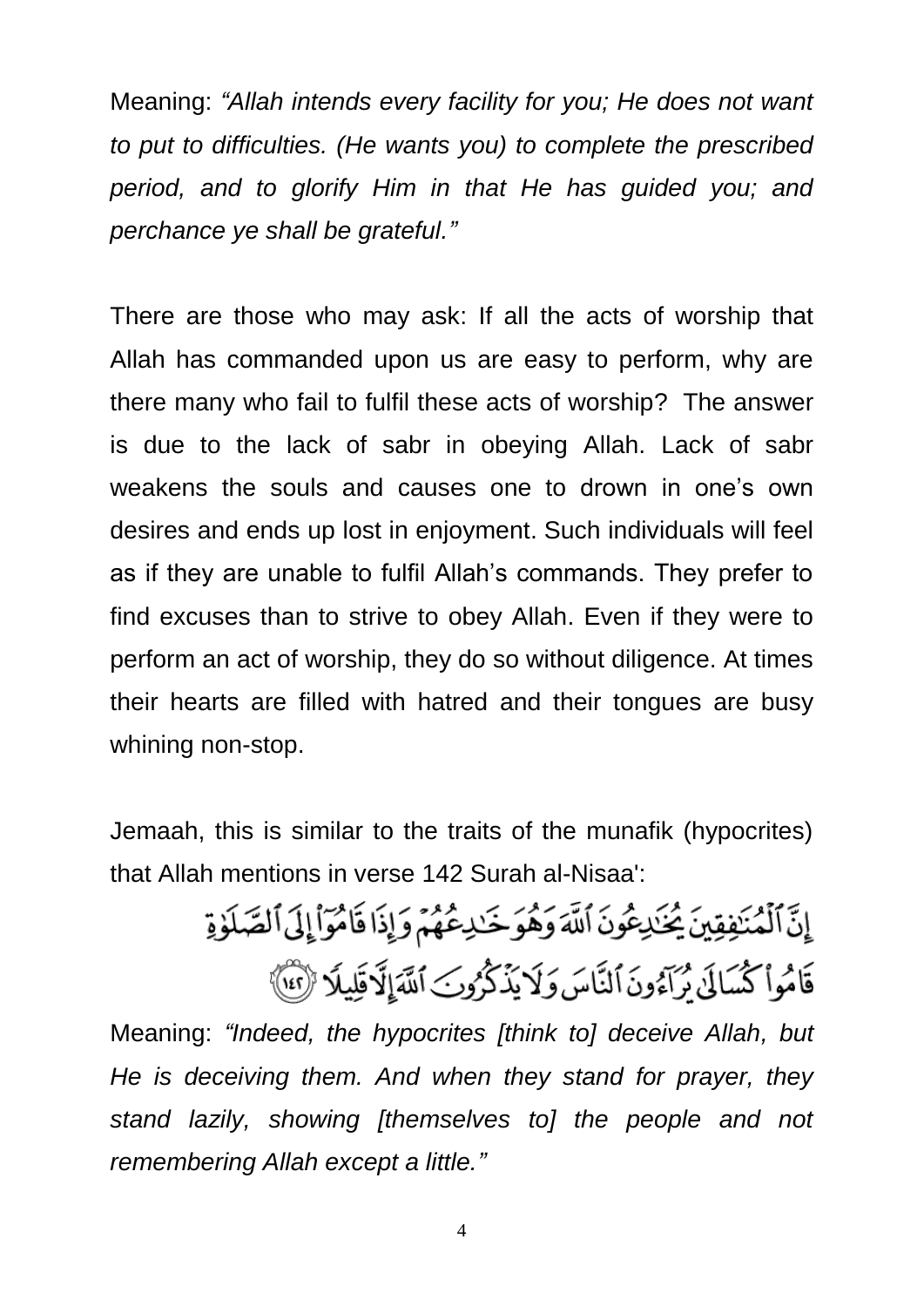Compare this to the exemplary character of Prophet Muhammad s.a.w. He was a noble person, chosen by Allah and was promised Allah's safety and Paradise. Yet this did not, in any way, cause Rasulullah s.a.w. to take his acts of worship lightly and be careless in performing them. In fact, it fuelled Rasulullah's diligence to obey Allah with all his heart. Does this not put us to shame, for we are steeped in mistakes and sins, yet do not show the same level of obedience to Allah! Our beloved Prophet Muhammad s.a.w. stood up in the middle of the night to perform night prayers until his feet were swollen and blistered. He would also fast often, outside the month of Ramadan. And he would make istighfar seeking Allah's forgiveness at least 70 times daily! Rasulullah was also a very generous man; he never thought twice about giving away his wealth, even though he was not a wealthy man. But what little he had, he would give to those in need. He also carried out his duties as the head of the family diligently, despite being carrying his duties as the Prophet and managing the affairs of the community.

Blessed Friday Jemaah,

Let us strive to be the ummah of Prophet Muhammad s.a.w. that seeks to emulate his noble character. Let us develop sabr in our hearts to enable us to obey Allah and seek after His pleasure. Do not become among those who are great in their worldly affairs, but are weak in fulfilling acts of worship to

5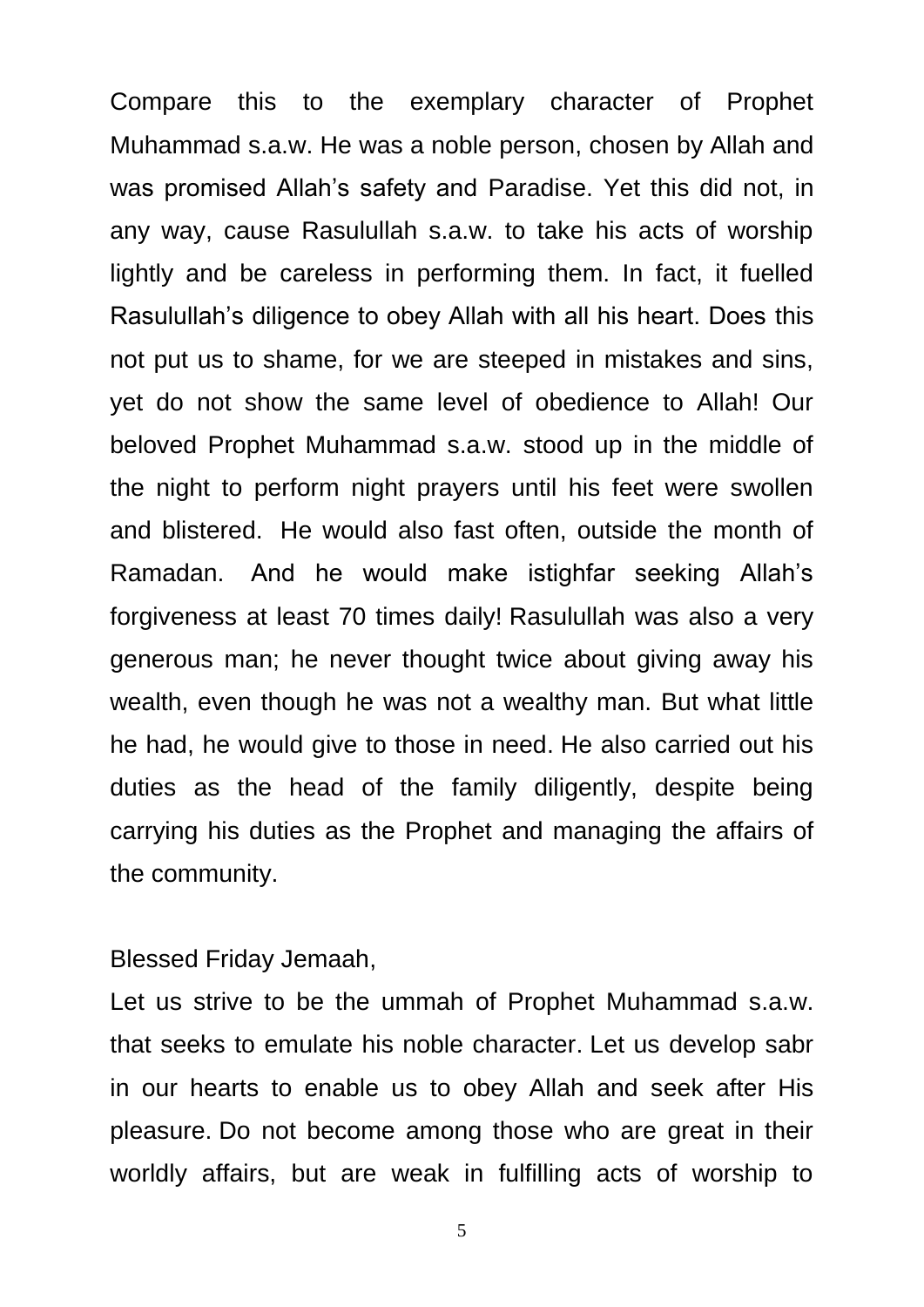Allah. Reflect upon this verse that Allah revealed in surah Maryam:

رَّبُّ اَلسَّمَوَٰتِ وَٱلْأَرْضِ وَمَابَيْنَهُمَا فَأَعْبُدُهُ وَأَصْطَبِرَ لِعِبَدَتِهِۦ هَلْ تَعَلَّمُ أَمْرِسَهِ يَبَالْأَهْلَىٰ

Meaning: *"Lord of the heavens and the earth and whatever is between them - so worship Him and have patience for His worship. Do you know of any similarity to Him."* [Surah Maryam: 65]

In this verse, Allah underscores the need for us to have sabr in enslaving ourselves to Him, because He is the Lord of the Universe. There is none that is as powerful as Him, and none that can grant sustenance to the creations except Allah s.w.t.

If your desires or nafs are swaying you from being grateful to Allah, then ask yourself: Are you able to continue living patiently if Allah takes away all the blessings that He has bestowed upon you? If your nafs tries to sway you from worshipping Allah, ask yourself: Can I be patient on the Day of Judgement when I fail to earn a place in Allah's Paradise? If you ever feel the urge to transgress Allah's prohibitions, then ask yourself: Can I be patient when I am being punished in Hellfire?

Hence jemaah, if we realise that we are not able to have sabr when we are being punished in the hellfire, or when we fail to

6